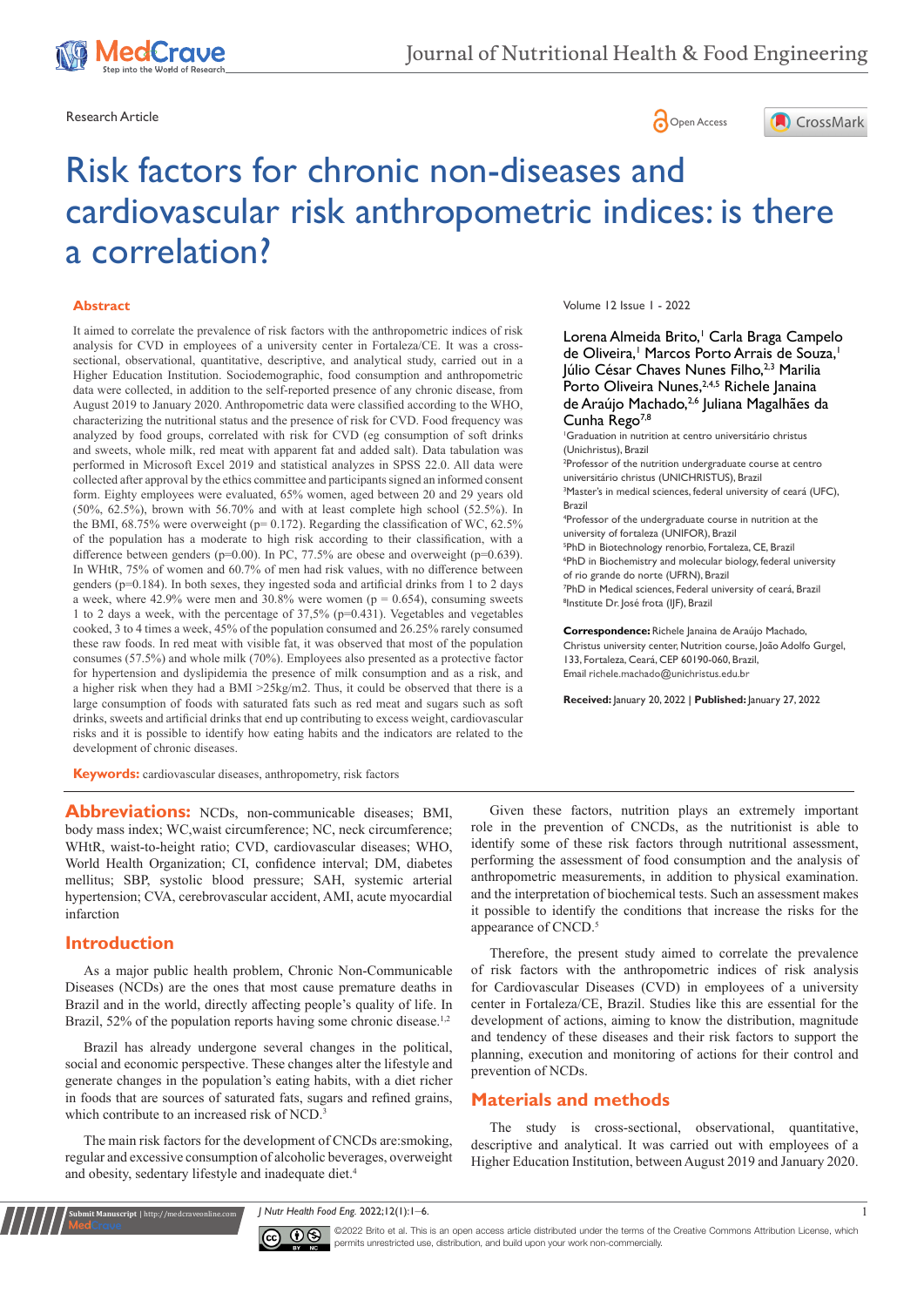*Risk factors for chronic non-diseases and cardiovascular risk anthropometric indices: is there a correlation?* **<sup>2</sup>** Copyright:

A total of 80 employees aged between 18 and 59 years were evaluated. Each employee was submitted to a questionnaire to assess the risk factor for NCDs, containing questions about sociodemographic data, consumption of alcoholic beverages, smoking, level of physical activity, food consumption, clinical diagnosis of any chronic disease already installed and anthropometric data.

The anthropometric data measured were weight, height, body mass index (BMI), waist circumference (WC), neck circumference (NC) and waist-to-height ratio (WHtR).

Weight was measured with the G-Tech BALGL10 digital scale and height was measured with the Personal Caprice Sanny portable stadiometer. With these values, the BMI classification was made according to the World Health Organization (WHO), characterizing the nutritional status of the population.<sup>6,7</sup>

Detailed by callaway et al. (1991) with a CC inelastic measuring tape held in the smallest portion of the trunk, classifying according to the WHO by the moderate risk or high risk of developing CVD.<sup>8,9</sup> PC measured at the base of the neck and in men below the laryngeal prominence and classified as overweight according to the values described by Ben-Noun; Laor.<sup>10</sup> The ratio of WC with height, in centimeters, determined the WHtR and values greater than 0.510.11 were classified with risk of CVD.

Food consumption was analyzed through the intake of certain groups that are related to risk factors, such as the consumption of salads and raw and cooked vegetables and fruits, consumption of soft drinks and sweets, in addition to the intake of whole milk, red meat with apparent fat and added salt.

For the self-reported clinical diagnosis, employees were asked about the presence of any NCDs or the use of medication for their control and treatment.

Data analysis and tabulation was performed using the Microsoft Excel 2019 program with the SPSS 22.0 software, expressing the results as frequency, mean and standard deviation, and parametric and correlation statistical tests considering p<0.05 for statistical difference. In addition to the estimate in oudds ration with a confidence interval (CI) of 95%.

Approved by the Research Ethics Committee (CEP) of Universitário Christus Center (Unichristus), with opinion number 3.322.621.

#### **Results**

Conducted with 80 employees of the institution, Table 1 shows the main sociodemographic characteristics, where most of the sample was of women with 65%, the most prevalent age group was 20 to 29years old (40%) in relation to color most of them declared themselves as brown with 56.70% and with at least completed high school (52.5%) (Table 1).

**Table 1** Sociodemographic profile of employees of a university center, Fortaleza, Brazil, 2020

| Sociodemographic variables | Men            |           | Women          |      | <b>Total</b>   |      |       |
|----------------------------|----------------|-----------|----------------|------|----------------|------|-------|
|                            | N              | $\%$      | n              | $\%$ | n              | %    | $p^*$ |
| Age Group (years)          |                |           |                |      |                |      |       |
| < 20                       | 0              | $\pmb{0}$ | I              | 1.9  | T              | 1.3  | 0.223 |
| $20 - 29$                  | 22             | 78.6      | 28             | 53.8 | 50             | 40   |       |
| $30 - 39$                  | 5              | 17.9      | 15             | 28.8 | 20             | 25   |       |
| $40 - 49$                  | T              | 3.6       | 5              | 9.6  | 6              | 7.5  |       |
| $\geq 50$                  | 0              | 0         | 3              | 5.8  | 3              | 3.8  |       |
| <b>Ethnicity</b>           |                |           |                |      |                |      |       |
| <b>Branca</b>              | 9              | 32.1      | $\overline{7}$ | 13.7 | 16             | 20   | 0.128 |
| Preto                      | $\overline{2}$ | 7.1       | $\overline{2}$ | 3.9  | $\overline{4}$ | 5    |       |
| Amarelo                    | 0              | 0         | 3              | 5.9  | 3              | 3.8  |       |
| Pardo                      | 17             | 60.7      | 39             | 76.5 | 56             | 70   |       |
| <b>Education</b>           |                |           |                |      |                |      |       |
| ES incomplete              | T              | 3.6       | $\overline{2}$ | 3.8  | 3              | 3.8  | 0.773 |
| ES complete                | $\overline{2}$ | 7.1       | I              | 1.9  | 3              | 3.8  |       |
| HS incomplete              | 12             | 42.9      | 20             | 38.5 | 32             | 40   |       |
| HS complete                | 6              | 21.4      | 12             | 23.1 | 18             | 22.5 |       |
| <b>HE</b> complette        | 7              | 25        | 17             | 32.7 | 24             | 30   |       |
| <b>Family income</b>       |                |           |                |      |                |      |       |
| up to I MW                 | 9              | 32.1      | 16             | 30.8 | 25             | 31.3 | 0.912 |
| $I - 2$ MW                 | 9              | 32.1      | 13             | 25   | 22             | 27.5 |       |
| $2 - 3$ MW                 | 6              | 21.4      | 16             | 30.8 | 22             | 27.5 |       |
| $3 - 4$ MW                 | $\overline{2}$ | 7.1       | $\overline{4}$ | 7.7  | 6              | 7.5  |       |
| Above 4 MW                 | $\overline{2}$ | 7.1       | 3              | 5.8  | 5              | 6.3  |       |

ES, elementary school; HS, high school; HE, higher education; MW, minimum wage; \*Pearson's chi square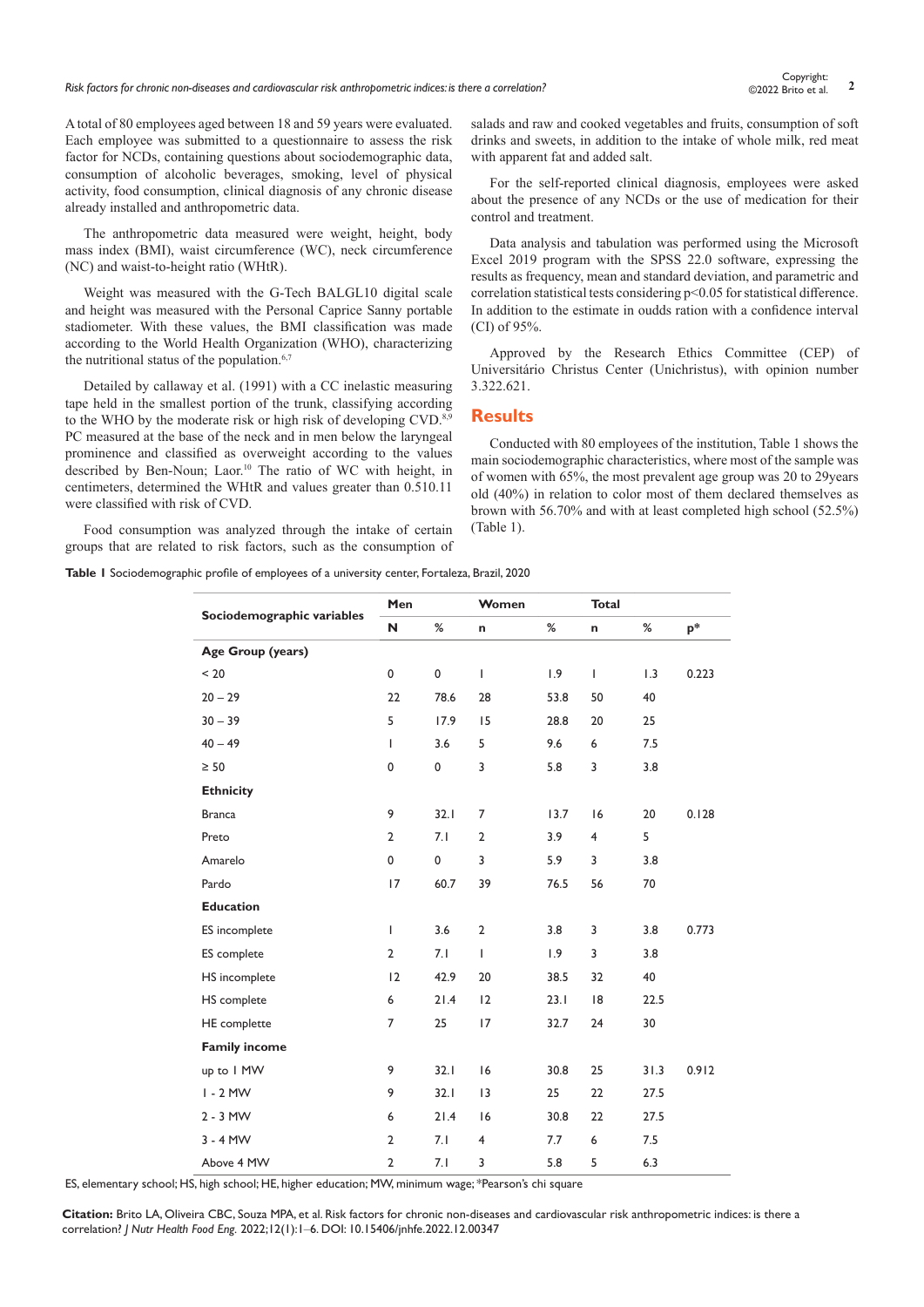Regarding the nutritional status by the BMI classification values, it was observed that most of the collaborators were overweight with 68.75%, between the classifications of overweight and the degrees of

obesity, with no difference between the sexes ( $p = 0.172$ ). In addition, this percentage (68.75%) shows that the population has an increased to very severe risk for the development of NCDs by BMI (Table 2).

**Table 2** Classification of anthropometric data and risk for chronic diseases in employees of a university center, Fortaleza, Brazil, 2020

| <b>Anthropometric variables</b> | Men            |             | Women           |      | <b>Total</b>   |       |          |
|---------------------------------|----------------|-------------|-----------------|------|----------------|-------|----------|
|                                 | n              | %           | n               | %    | n              | %     | p*       |
| <b>Nutritional Status</b>       |                |             |                 |      |                |       |          |
| <b>Classification by BMI</b>    |                |             |                 |      |                |       |          |
| Thinness I                      | $\overline{2}$ | 7.1         | 0               | 0    | $\overline{2}$ | 2.5   | 0.172    |
| Eutrophy                        | 9              | 32.1        | 4               | 26.9 | 23             | 28.75 |          |
| Overweight                      | П              | 39.3        | 17              | 32.7 | 28             | 35    |          |
| Obesity I                       | 6              | 21.4        | 15              | 28.8 | 21             | 26.25 |          |
| Obesity II                      | 0              | $\mathbf 0$ | 5               | 9,6  | 5              | 6.25  |          |
| Obesity III                     | 0              | 0           | T               | 1.9  | T              | 1.25  |          |
| <b>NCD Risk</b>                 |                |             |                 |      |                |       |          |
| <b>Classification by BMI</b>    |                |             |                 |      |                |       |          |
| No risck                        | $\mathbf{H}$   | 39.3        | 4               | 2.9  | 25             | 31.25 | 0.316    |
| increased                       | П              | 39.3        | 17              | 32.7 | 28             | 35    |          |
| Moderate                        | 6              | 21.4        | 15              | 28.8 | 21             | 26.25 |          |
| <b>Serious</b>                  | 0              | $\mathbf 0$ | 5               | 9.6  | 5              | 6.25  |          |
| Very serious                    | 0              | 0           | T               | 1.9  | L              | 1.25  |          |
| <b>Classification by WC</b>     |                |             |                 |      |                |       |          |
| Normal                          | $ 9\rangle$    | 67.9        | $\mathbf{H}$    | 21.2 | 30             | 37.5  | $0.000*$ |
| Moderate Risk                   | 6              | 21.4        | 18              | 34.6 | 24             | 30    |          |
| High risk                       | 3              | 10.7        | 23              | 44.2 | 26             | 32.5  |          |
| <b>Classification by NC</b>     |                |             |                 |      |                |       |          |
| Normal                          | 5              | 17.9        | $\overline{13}$ | 25   | 18             | 22.5  | 0.639    |
| Overweight                      | 10             | 35.7        | 20              | 38.5 | 30             | 37.5  |          |
| Obesity                         | 3              | 46.4        | $ 9\rangle$     | 36.5 | 32             | 40    |          |
| <b>Classification by WHtR</b>   |                |             |                 |      |                |       |          |
| Sem risco                       | П              | 39.3        | 13              | 25.0 | 24             | 30.0  | 0.184    |
| Risco                           | 17             | 60.7        | 39              | 75.0 | 56             | 70.0  |          |

BMI, Body Mass Index; WC,Waist circumference; NC, neck circumference; WHtR, waist-to-height ratio; NCDs, non-communicable chronic diseases. \*Pearson chi-square

In Table 2, in the WC, it is observed that 62.5% of the population has a moderate to high risk according to their classification, with a difference between the sexes (p=0.000) (Table 2).

In the PC, it was observed that, according to the risk classification, 77.5% of the individuals are obese and overweight, with no difference between the sexes (p=0.639). In the WHtR, women represented a higher percentage of risk with 75% and men with 60.7% in which they are at risk for the development of chronic diseases, with no difference between the sexes (p=0.184) (Table 2).

In the food consumption data in Table 3, both sexes showed a frequency of 1 to 2 days a week of consumption of soft drinks and artificiais drinks, where 42.9% were men and 30.8% were women,

with no statistical difference ( $p=0.654$ ). With a percentage of 37.5% of the total sample consuming sweets 1 to 2 days a week, also with no difference between the sexes ( $p = 0.431$ ) (Table 3).

As for the consumption of cooked and raw vegetables and vegetables, 3 to 4 times a week 45% of the population consumed them, while 26.25% of the total rarely consumed these raw foods. Regarding fruit consumption, 30% of the employees consumed it daily, with no differences between the sexes (p=0.543) (Table 3).

In Table 3, the consumption of red meat with visible fat, it was observed that the vast majority of the population consumes (57.5%) and whole milk (70%) without differences between the sexes.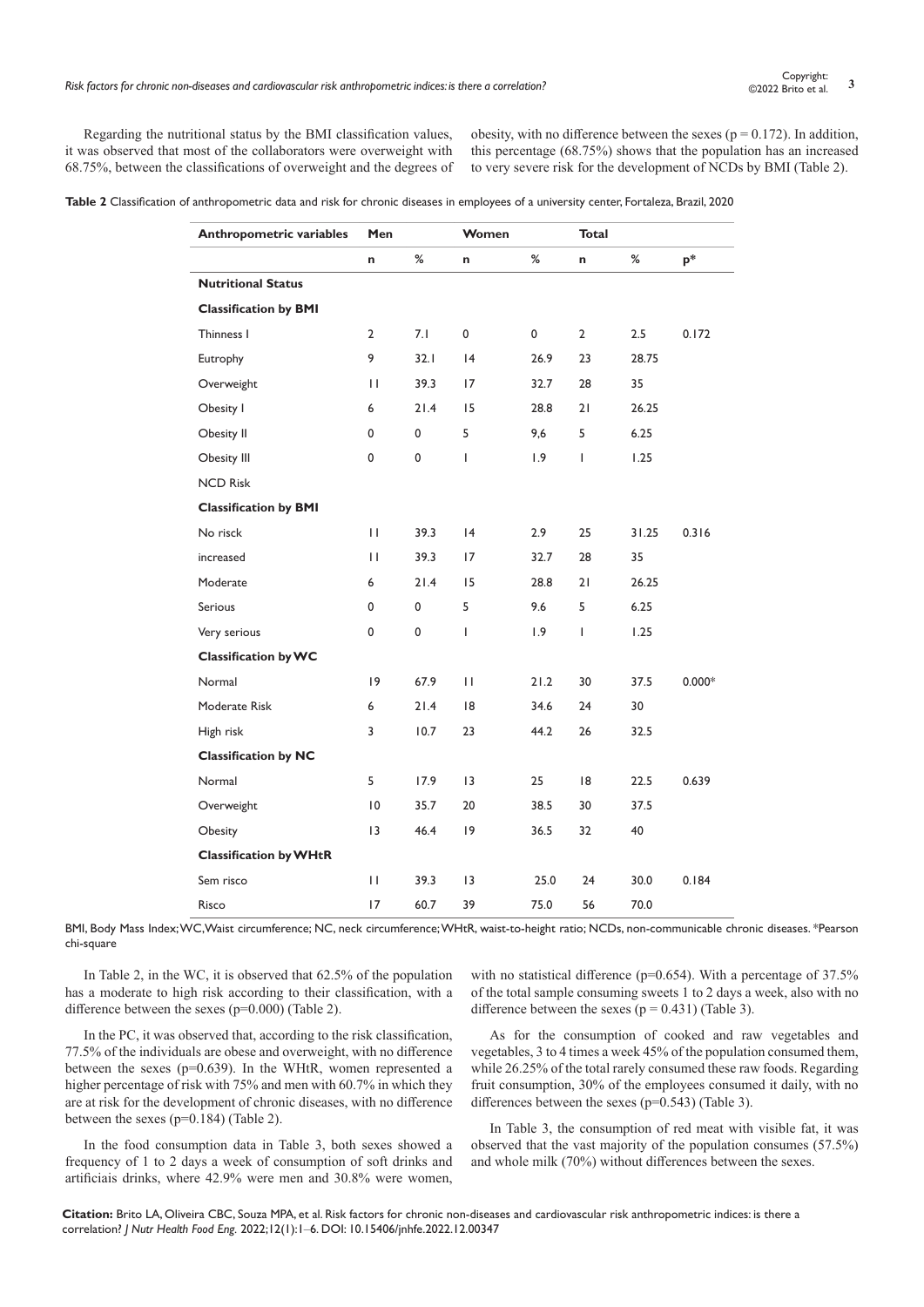*Risk factors for chronic non-diseases and cardiovascular risk anthropometric indices: is there a correlation?* **<sup>4</sup>** Copyright:

**Table 3** Frequency and food consumption of employees of a university center, Fortaleza, Brazil, 2021

| <b>Variables</b>      | Men                                                          | Women             | Total       |       |
|-----------------------|--------------------------------------------------------------|-------------------|-------------|-------|
|                       | $n$ (%)                                                      | n (%)             | n (%)       | $p^*$ |
|                       | Frequency of consumption of soda and artificial drinks       |                   |             |       |
| I to 2 days           | 12 (42.9%)                                                   | 16(30.8%)         | 28 (35%)    | 0.654 |
| 3 to 4 days           | 3(10.7%)                                                     | 3(5.8%)           | 6(7.5%)     |       |
| 5 to 6 days           | (3.6%)                                                       | 5 (9.6%)          | 6(7.5%)     |       |
| Every day             | 3(10.7%)                                                     | 4 (7.7%)          | 7 (8.75%)   |       |
| Rarely                | 6(21.4%)                                                     | 16(30.8%)         | 22 (27.5%)  |       |
| Never                 | 3(10.7%)                                                     | 8(15.4%)          | II (13.75%) |       |
|                       | Frequency of consumption of sweets                           |                   |             |       |
| I to 2 days           | 10(35.7%)                                                    | 20 (38.5%)        | 30 (37.5%)  | 0.431 |
| 3 to 4 days           | $9(32.1\%)$                                                  | 10(19.2%)         | 19 (23.75%) |       |
| 5 to 6 days           | 3(10.7%)                                                     | 2(3.8%)           | 5(6.25%)    |       |
| Every day             | 4(14.3%)                                                     | 13(25%)           | 17(21.25%)  |       |
| Rarely                | 2(7.1%)                                                      | 5 (9.6%)          | 7 (8.75%)   |       |
| Never                 | 0                                                            | 2(3.8%)           | 2(2.5%)     |       |
|                       | Frequency of consumption of vegetables and cooked vegetables |                   |             |       |
| I to 2 days           | 4 (14.3%)                                                    | 12(23.1%)         | 16 (20%)    | 0.194 |
| 3 to 4 days 9 (32.1%) |                                                              | 10(19.2%)         | 19 23.75%)  |       |
| 5 to 6 days           | (3.6%)                                                       | 6(11.5%)          | 7 (8.75%)   |       |
| Every day             | 5 (17.9%)                                                    | 15 (28.8%)        | 20 (25%)    |       |
| Rarely                | 8(28.6%)                                                     | 6(11.5%)          | 14 (17.5%)  |       |
| Never                 | (3.6%)                                                       | 3(5.8%)           | 4 (5%)      |       |
|                       | Frequency of consumption of raw vegetables and vegetables    |                   |             |       |
| I to 2 days           | 7 (25%)                                                      | 12(23.1%)         | 19 (23.75%) | 0.135 |
| 3 to 4 days           | 7(25%)                                                       | 10(19.2%)         | 17(21.25%)  |       |
| 5 to 6 days           | 0                                                            | 4(7,7%)           | 4 (5%)      |       |
| Every day             | 2(7.1%)                                                      | 9 (17.3%)         | 11(13.75%)  |       |
| Rarely                | 11(39.3%)                                                    | 10(19.2%)         | 21 (26.25%) |       |
| Never                 | 1(3.6%)                                                      | 7(13.5%)          | 8(10%)      |       |
|                       | <b>Frequency of fruit consumption</b>                        |                   |             |       |
| 1 to 2 days 9 (32.1%) |                                                              | <u>14 (26.9%)</u> | 23 (28.75%) | 0.543 |
| 3 to 4 days 5 (17.9%) |                                                              | 7 (13.5%)         | 12(15%)     |       |
| 5 to 6 days           | 4 (14.3%)                                                    | 3 (5.8%)          | 7 (8.75%)   |       |
| Every day 5 (17.9%)   |                                                              | 19(36.5%)         | 24 (30%)    |       |
| Rarely                | 4(14.3%)                                                     | 7 (13.5%)         | 11(13.75%)  |       |
| Never                 | (3.6%)                                                       | 2(3.8%)           | 3(3.75%)    |       |
|                       | Consumption of red meat with visible fat                     |                   |             |       |
| Yes                   | 20 (71.4%)                                                   | 26 (50%)          | 46 (57.5%)  | 0.064 |
| No                    | 8 (28.6%)                                                    | 26 (50%)          | 34 (42.5%)  |       |
|                       | Whole milk consumption                                       |                   |             |       |
| Yes                   | 19 (67.9%)                                                   | 37 (71.2%)        | 56 (70%)    | 0.759 |
| No                    | 9 (32.1%)                                                    | 15(28.8%)         | 24 (30%)    |       |

P, significance values obtained by the chi-square test; adopting a confidence interval of 95%. N, sample quantity; %, sample percentage

In Table 4, it is observed that employees have as a protective factor for hypertension and dyslipidemia in the presence of whole milk consumption (OR =  $0.872$ ; 95%CI: 0.773 - 0.983), while a higher risk for hypertension and dyslipidemia was found in the presence of BMI>25 kg/m² (OR = 1.135; 95%CI: 1.016-1.269).

**Table 4** Chance of risk for developing systemic arterial hypertension and dyslipidemia

|                             | <b>Presence of</b><br>hypertension<br>and/or<br>dyslipidemia | OR (95% IC)             |
|-----------------------------|--------------------------------------------------------------|-------------------------|
|                             | n (%)                                                        |                         |
| whole milk                  |                                                              |                         |
| Absence                     | 5(12.8%)                                                     | $0.872$ (0.773 - 0.983) |
| Consumption                 |                                                              |                         |
| Presencee consumption       | $0(0.0\%)$                                                   |                         |
| BMI                         |                                                              |                         |
| $< 24.99$ kg/m <sup>2</sup> | 0                                                            | $1.135(1.016 - 1.269)$  |
| $> 25 \text{ kg/m}^2$       | 5(11.9%)                                                     |                         |

OR, chance of risk odds ratio; CI, confidence interval; n, number of people exposed; %, percentage of exposed; BMI, body mass index

# **Discussion**

Being overweight and BMI one of those responsible for the risk of chronic diseases, according to Melo et al.<sup>11</sup> showed that there is a greater prevalence of CNCDs in people who had a BMI  $\geq 25$ kg/ m<sup>2</sup> and overweight, where in the research findings in the individuals studied, it was observed that 68.75% are overweight, representing a risk of more than half of this population for the emergence of CNCD.<sup>12</sup>

Regarding the WC and WHtR variables, in a study with 685 adults and 1.020 elderly people, in the adult population, with these indices above the classification, they also showed an average of altered triglycerides and cholesterol, as with the Institution's employees, most of them had moderate to high risk in WC and WHtR, most of them have some degree of excess weight, which contributes to the increase in abdominal adipose tissue, related to metabolic imbalance and lipid profile.<sup>13</sup>

CP evaluates excess weight as visceral fat and upper subcutaneous fat in the neck region, having its CP values increased, and there is the manifestation of fat on the walls of the carotid arteries, triggering CVD and insulin resistance. With this, it is possible to verify that 77.5% of employees can develop these diseases, as there are findings in which PC is directly related to blood glucose and lipid indicators, corroborating these comorbidities.<sup>14</sup>

Due to the transitions and nutritional changes that took place in Brazil, people's food consumption has changed, making a diet with a positive energy balance composed of foods with simple carbohydrates and saturated fats.<sup>15</sup>

Since in the population studied, 72.5% consume sweets, soft drinks and artificiais drinks. These ultra-processed or processed foods contain refined carbohydrates, low fiber content and high energy value that are related to glucose metabolism and can lead to hyperinsulinemia that results in excess weight, diabetes mellitus (DM), and imbalance. metabolism trigger several other chronic diseases. There is a positive relationship between carbohydrates and blood glucose levels, since the increase in this biochemical parameter, according to the reference, can identify risk for diabetes.16 There is a study with an association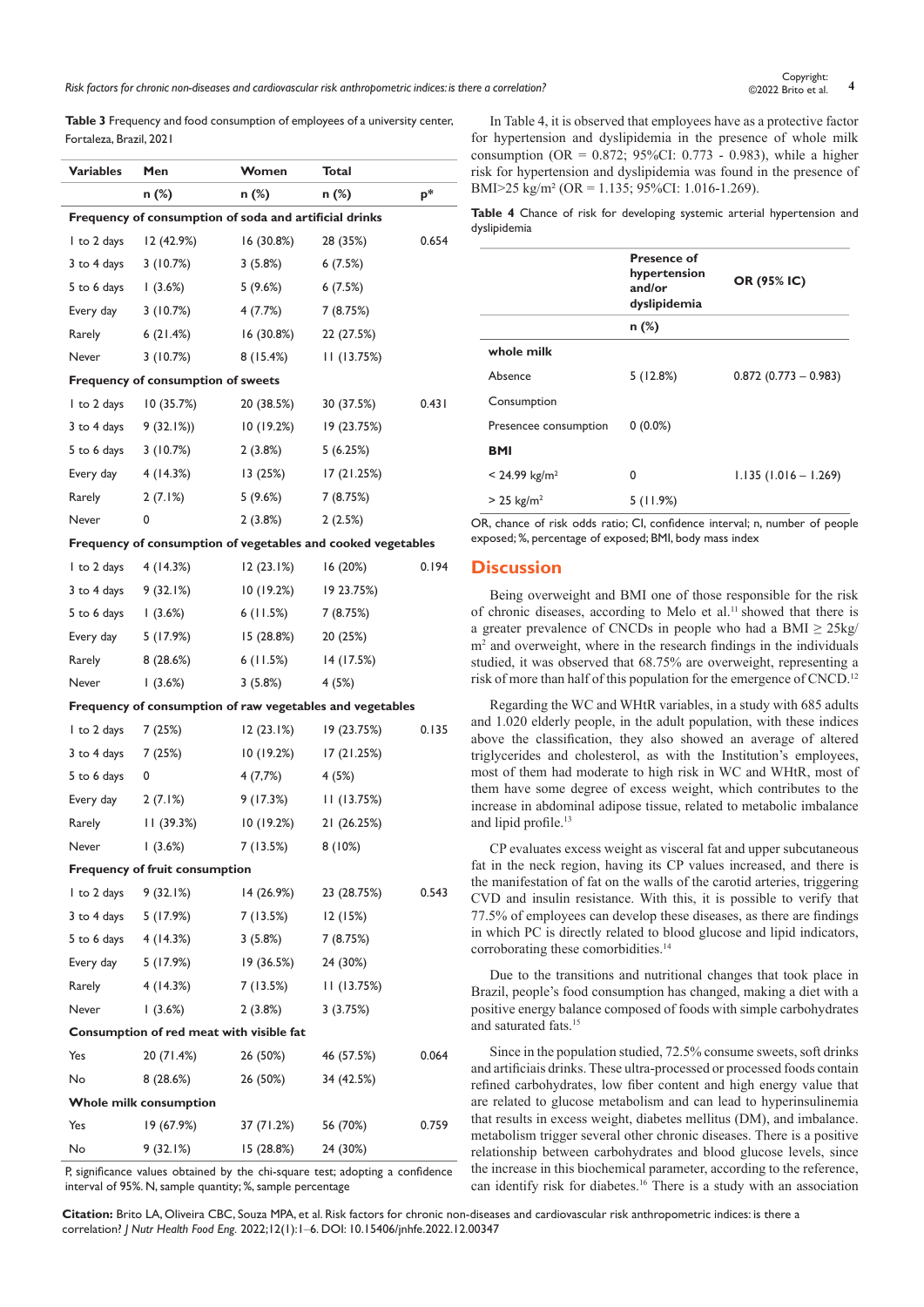between the consumption of these industrialized foods with WC and BMI in high values in addition to being overweight.<sup>17</sup>

Foods with saturated and trans fats are directly related to the emergence of risk factors for hypertension, insulin resistance, in addition to increasing the possibility of developing atherosclerosis. In the present study, it is shown that the consumption of red meat with visible fat was 57.5%, revealing that more than half of the employees have habits that can have major consequences in the development of NCDs. According to Teixeira et al.<sup>18</sup> in a study with adult and elderly women, it was shown that in addition to physical inactivity being directly related to the consumption of trans fats, WC and overweight are directly related to the consumption of total fats, contributing even more for the presence of CVD.18

In view of this, it is observed in the research findings that the consumption of raw vegetables is insufficient. In Brazil, in some regions, household spending on foods such as vegetables showed very low percentages, making these foods that are sources of antioxidants, anti-inflammatory drugs, vitamins and minerals not present in the daily life of the population and with this contributing to overweight and the development of CVD, since they are foods that can help in the modulation of these diseases. In the findings of Cembranel et al.<sup>19</sup> a relationship was observed with the low consumption of foods with a source of calcium, vitamin A and vitamin D with higher values of BMI and WC.19,20

The consumption of dairy foods is shown as an ally to reduce the levels of Systolic Blood Pressure (SBP) and Diastolic Blood Pressure (DBP), in a study it was observed that their consumption reduced SBP and DBP, this due to calcium, potassium and magnesium present in these foods forming bioactive peptides. In addition, there are components such as the amino acid cysteine that can cause vasodilation and, as a consequence, reduce blood pressure.<sup>21,22</sup>

In addition, low consumption of calcium-rich foods can interfere with adipocytes, which benefit the metabolic pathways related to body fat and can increase parathyroid hormone and vitamin D levels, stimulating enzymes that promote lipogenesis and prevent lipolysis.<sup>23</sup>

Systemic Arterial Hypertension(SAH) has several risk factors for obesity, dyslipidemia, diabetes and socioeconomic factors. BMI can be a predictor for the development of hypertension, as well as age and economic class. Dyslipidemia as a risk factor for SAH is also related to increased BMI values, which can lead to other pathologies such as cerebrovascular accident (CVA), acute myocardial infarction (AMI), among others.

However, due to the small population of the study, there is a great limitation for the correlations of the variables studied, with a larger sample there would be greater chances of associations.

In this way, we see that it is of great importance to care for employees in the work environment, where it is often not possible to have adequate food due to being rushed or even due to the environment, and also showing how it is necessary to promote forms of nutritional education, emphasizing the importance of a healthy diet with practical measures, this as a form of prevention for monitoring and control of these pathologies.

# **Conclusion**

Identified that there is a large consumption of foods that can contribute to the development of chronic diseases, such as foods with saturated fat and refined carbohydrates, and on the other hand, the low consumption of foods that can be avoided, such as insufficient consumption of raw vegetables and vegetables, with this, having a positive relationship with CVD indicators, mainly BMI and WC.

However, it was also found that the presence of milk consumption can be a protective factor for the development of these diseases, due to its compounds that can help in the modulation and in the emergence of factors for these diseases, being also a form of control and prevention in the adequate amounts.<sup>24,25</sup>

### **Acknowledgments**

None.

## **Conflicts of interest**

The author states there are no conflicts of interest.

#### **Funding**

None.

#### **References**

- 1. [Malta DC, Silva AGD, Cardoso LSDM, et al. Chronic non-communicable](https://www.scielo.br/j/csc/a/nVqKXc5wPpsPNgTKc9fHBpt/abstract/?lang=pt)  [diseases in the journal Ciência & Saúde Coletiva: a bibliometric study.](https://www.scielo.br/j/csc/a/nVqKXc5wPpsPNgTKc9fHBpt/abstract/?lang=pt)  *[Ciência & Saúde Coletiva](https://www.scielo.br/j/csc/a/nVqKXc5wPpsPNgTKc9fHBpt/abstract/?lang=pt)*. 2020;25:4757–4769.
- 2. [National health survey: 2019. perception of health status, lifestyles,](https://www.ibge.gov.br/en/statistics/social/justice-and-security/16840-national-survey-of-health.html?edicao=19375&t=sobre)  [chronic diseases and oral health: Brazil and large regions / IBGE,](https://www.ibge.gov.br/en/statistics/social/justice-and-security/16840-national-survey-of-health.html?edicao=19375&t=sobre)  [Coordination of Work and Income.IBGE: Rio de Janeiro; 2020.](https://www.ibge.gov.br/en/statistics/social/justice-and-security/16840-national-survey-of-health.html?edicao=19375&t=sobre)
- 3. [Santos LB, de Oliveira MTDS, Santana LSOS, et al. Relationship between](https://rsdjournal.org/index.php/rsd/article/view/13422)  [anthropometric indicators of cardiometabolic risk and socioeconomic](https://rsdjournal.org/index.php/rsd/article/view/13422)  [profile of women who practice physical activity.](https://rsdjournal.org/index.php/rsd/article/view/13422) *Research, Society and Development*. [2021;10\(3\):e41310313422–e41310313422.](https://rsdjournal.org/index.php/rsd/article/view/13422)
- 4. [Binsfeld Dhp, Volkweis Dsh, Pinheiro Tlf, et al. Nutritional assessment](https://www.scielo.br/j/cadsc/a/5HnH3wxPncFS6DLZHxRLSTq/?lang=pt)  [of patients with non-communicable chronic diseases treated at a nutrition](https://www.scielo.br/j/cadsc/a/5HnH3wxPncFS6DLZHxRLSTq/?lang=pt)  clinic. *RIES*[. 2018;7\(1\):40–54.](https://www.scielo.br/j/cadsc/a/5HnH3wxPncFS6DLZHxRLSTq/?lang=pt)
- 5. [World Health Organization. Physical status: the use and interpretation of](https://pubmed.ncbi.nlm.nih.gov/8594834/)  [anthropometry. Report of a WHO Expert Committee.](https://pubmed.ncbi.nlm.nih.gov/8594834/) *World Health Organ Tech Rep Ser*[. 1995;854\(1\):1–452.](https://pubmed.ncbi.nlm.nih.gov/8594834/)
- 6. [World Health Organization. Obesity: preventing and managing the global](https://pubmed.ncbi.nlm.nih.gov/11234459/)  [epidemic. Report of a WHO consultation.](https://pubmed.ncbi.nlm.nih.gov/11234459/) *World Heal Organ Tech Rep Ser*[. 2000;894\(1\):1–10.](https://pubmed.ncbi.nlm.nih.gov/11234459/)
- 7. [Callaway CW. Circumferences. In: Lohman TG, Roche AF, Martorell](https://www.scirp.org/(S(i43dyn45teexjx455qlt3d2q))/reference/ReferencesPapers.aspx?ReferenceID=1080812)  R, editors. *[Anthropometric Standardization Reference Manual](https://www.scirp.org/(S(i43dyn45teexjx455qlt3d2q))/reference/ReferencesPapers.aspx?ReferenceID=1080812)*. Human [Kinetics Books: Illinois; 1988.](https://www.scirp.org/(S(i43dyn45teexjx455qlt3d2q))/reference/ReferencesPapers.aspx?ReferenceID=1080812)
- 8. Lohman, Timothy G, Alex F Roche, et al. [Anthropometric standardization](https://agris.fao.org/agris-search/search.do?recordID=US201300683431)  reference manual. *[Human kinetics books](https://agris.fao.org/agris-search/search.do?recordID=US201300683431)*.1988.
- 9. [Ben Noun L, Laor A. Relationship of neck circumference to cardiovascular](http://doi.wiley.com/10.1038/oby.2003.35)  risk factors. *Obesity research*. [2003;11\(2\):226–231.](http://doi.wiley.com/10.1038/oby.2003.35)
- 10. [Pitanga F J G. Anthropometry in the assessment of abdominal obesity and](http://www.scielo.br/scielo.php?script=sci_arttext&pid=S1980- 00372011000300012&lng=en&nrm=iso&tlng=pt.)  coronary risk. *[Revista Brasileira de Cineantropometria & Desempenho](http://www.scielo.br/scielo.php?script=sci_arttext&pid=S1980- 00372011000300012&lng=en&nrm=iso&tlng=pt.)  Humano*. [2011;13:238–241.](http://www.scielo.br/scielo.php?script=sci_arttext&pid=S1980- 00372011000300012&lng=en&nrm=iso&tlng=pt.)
- 11. [Melo SPDSDC, Cesse EÂP, Lira PIC, et al. Chronic non-communicable](https://www.scielosp.org/article/csc/2019.v24n8/3159-3168/pt/)  [diseases and associated factors in adults in an urban poverty area in](https://www.scielosp.org/article/csc/2019.v24n8/3159-3168/pt/)  northeastern Brazil. *[Ciência & Saúde Coletiva](https://www.scielosp.org/article/csc/2019.v24n8/3159-3168/pt/)*. 2019;24:3159–3168.
- 12. [Loureiro NSDL, Amaral TLM, Amaral CDA, et al. Relationship of](https://www.scielosp.org/article/rsp/2020.v54/24/pt/)  [anthropometric indicators with risk factors for cardiovascular disease](https://www.scielosp.org/article/rsp/2020.v54/24/pt/)  [in adults and elderly people in Rio Branco, Acre.](https://www.scielosp.org/article/rsp/2020.v54/24/pt/) *Revista de Saúde Pública*. [2020;54:24.](https://www.scielosp.org/article/rsp/2020.v54/24/pt/)
- 13. [Gambaro AC, da Silva LL, Issa MH, et al. Neck circumference as an](http://www.rbone.com.br/index.php/rbone/article/view/1043)  [indicator of cardiometabolic risk. RBONE - Brazilian Journal of Obesity,](http://www.rbone.com.br/index.php/rbone/article/view/1043)  [Nutrition and Weight Loss,](http://www.rbone.com.br/index.php/rbone/article/view/1043) 2019;13(81):695–702.